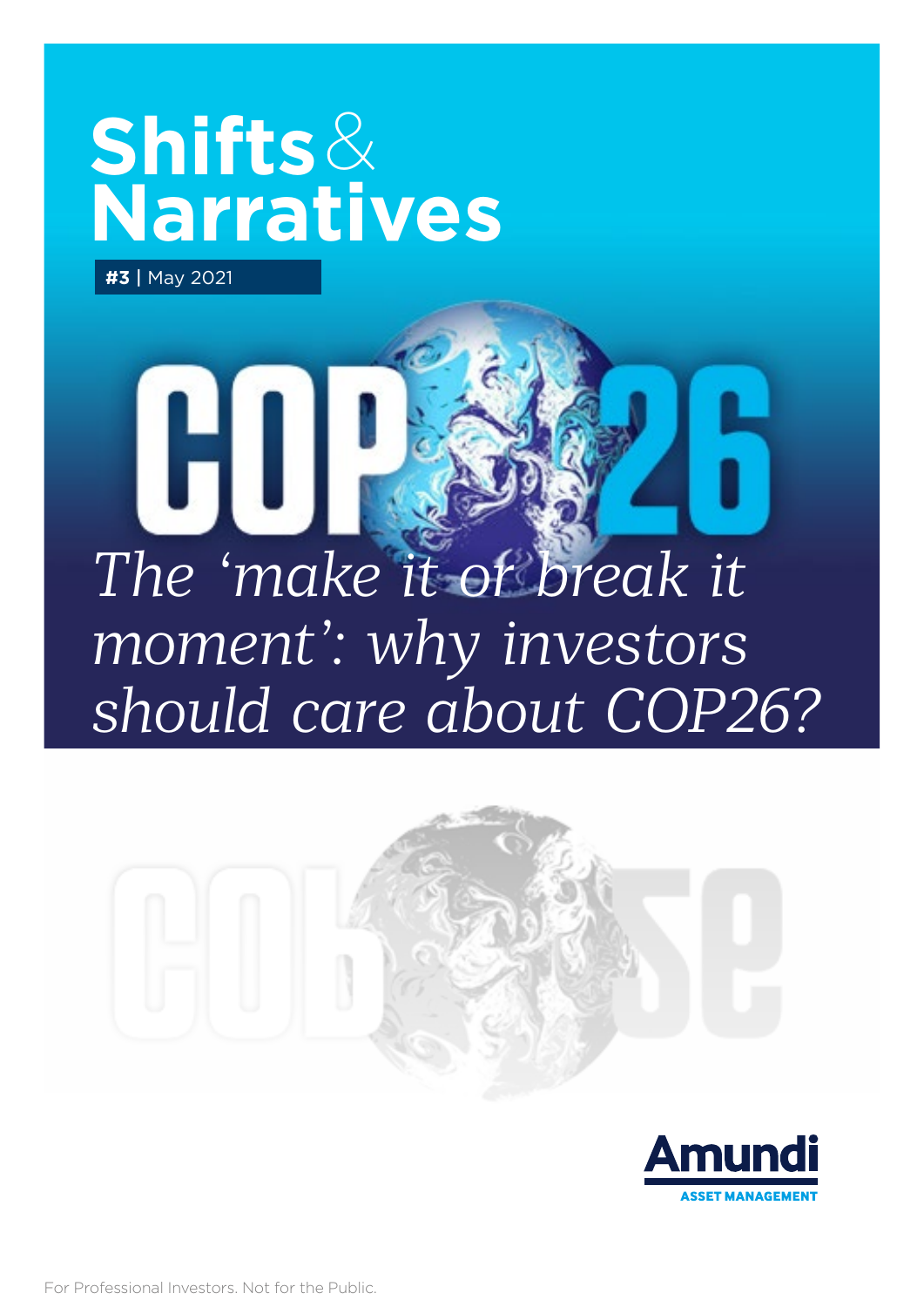# Authors



Jean-Jacques BARBERIS, Head of Institutional and Corporate Division and ESG, Executive Committee Member



Caroline LE MEAUX, Head of ESG

Research



#### Théophile POUGET-ABADIE, Business Solutions and Innovation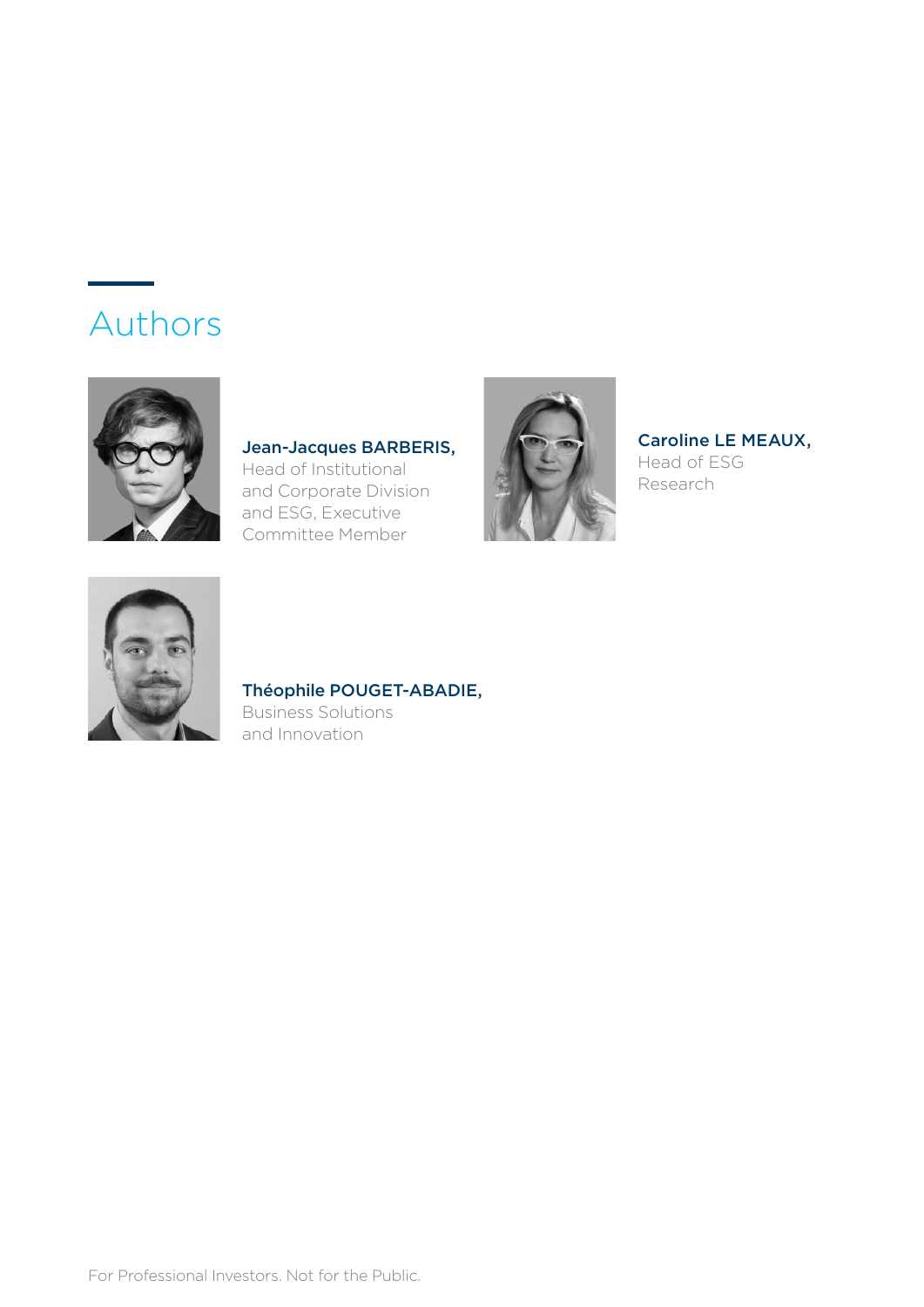#### Summary

The Conference of the Parties (COP)26 in Glasgow has been hailed as a turning point in the global fight regarding climate change amid a new US administration and a long and strenuous exit from the Covid-19 pandemic. Six years on from the Paris agreement, the objective is clear: limit the temperature rise to 1.5°C above preindustrial averages, **which means reaching net zero carbon emissions by 2050, and cutting them by half this decade.**

Currently we are not on the right track. In 2021, [carbon emissions](https://www.iea.org/reports/global-energy-review-2021) are set to rise at the secondfastest annual pace on record -- second only to the rebound after the Global Financial Crisis (GFC) in 2008. This runs counter to the growing narrative from policymakers and the private sector, who claim that climate change is the top priority on the global agenda. Indeed, we have seen climate change take centre stage in global macroeconomic and geopolitical dynamics, especially with regard to the US-China relationship. **Although Covid-19 recovery packages provide a window of opportunity for 'building back greener', thus far, these plans fall short with regard to their climate ambitions**.

The Covid-19 crisis has also put the spotlight on the social dimensions of the fight against global warming, calling for a '**Just Transition**' to a lowcarbon economy. What do these dynamics mean for investors? What can they expect from the COP26 in Glasgow? In this paper, **we provide a guide for investors on how to prepare for and understand the upcoming climate conference in Scotland.** 

#### **What are the key implications for investors in the run-up to Glasgow?**

Investors are increasingly making bold announcements in terms of reducing carbon footprints. This attitude is welcome. However, figuring out how to translate ambition into reality will be the challenge. On this front, it will be crucial for investors to assess their starting point, to define short-, medium- and long-term plans, and to design a plan that encompasses all facets of their business activity, from investment to reporting. New indicators – such as [temperature](https://research-center.amundi.com/article/temperature-scores-innovative-tool-esg-fundamental-investors)  [scores](https://research-center.amundi.com/article/temperature-scores-innovative-tool-esg-fundamental-investors) - and new methodologies are becoming available. They have their respective merits and drawbacks but gaining early exposure to such innovations would enable investors to familiarise themselves with these new approaches.

### 1. The COP26: the coronation of climate policy

The upcoming COP26 in Glasgow will be a critical juncture. At a public policy level, **it will mark the consecration of climate policy as one of the main drivers of macroeconomics**  and geopolitics for the 21<sup>st</sup> century. The United States has returned to the Paris agreement and President Biden made ambitious announcements at the recent Climate Ambition Summit he hosted in April: the US announced a target of a 50% reduction in greenhouse gas emissions by 2030 versus 55% for the EU. Several countries followed suit, notably Japan (46% reduction by 2030 from 26% previously) and Canada (40-45% reduction versus 30% previously).

This will put pressure on China and India. Beijing has already signalled its intent to become carbon neutral by 2060, although its Covid-19 recovery plan clearly falls short in the environmental sphere. The authors of a recent TransitionZero [report](https://www.transitionzero.org/insights/turning-the-supertanker) argue that China must close almost 600 coal plants if it is to meet its pledges. Despite significant investments in wind, solar and even nuclear energy, China remains by far the largest polluter, as regional governors in China have been building new coal powered stations to fuel economic growth.

Another sign that climate policy is driving geopolitics related to recent announcements from John Kerry and Xie Zhenhua, the American and Chinese climate envoys, on cooperation between the two countries on climate change. **It remains to be seen whether these words will be backed by concrete actions, but it is nevertheless**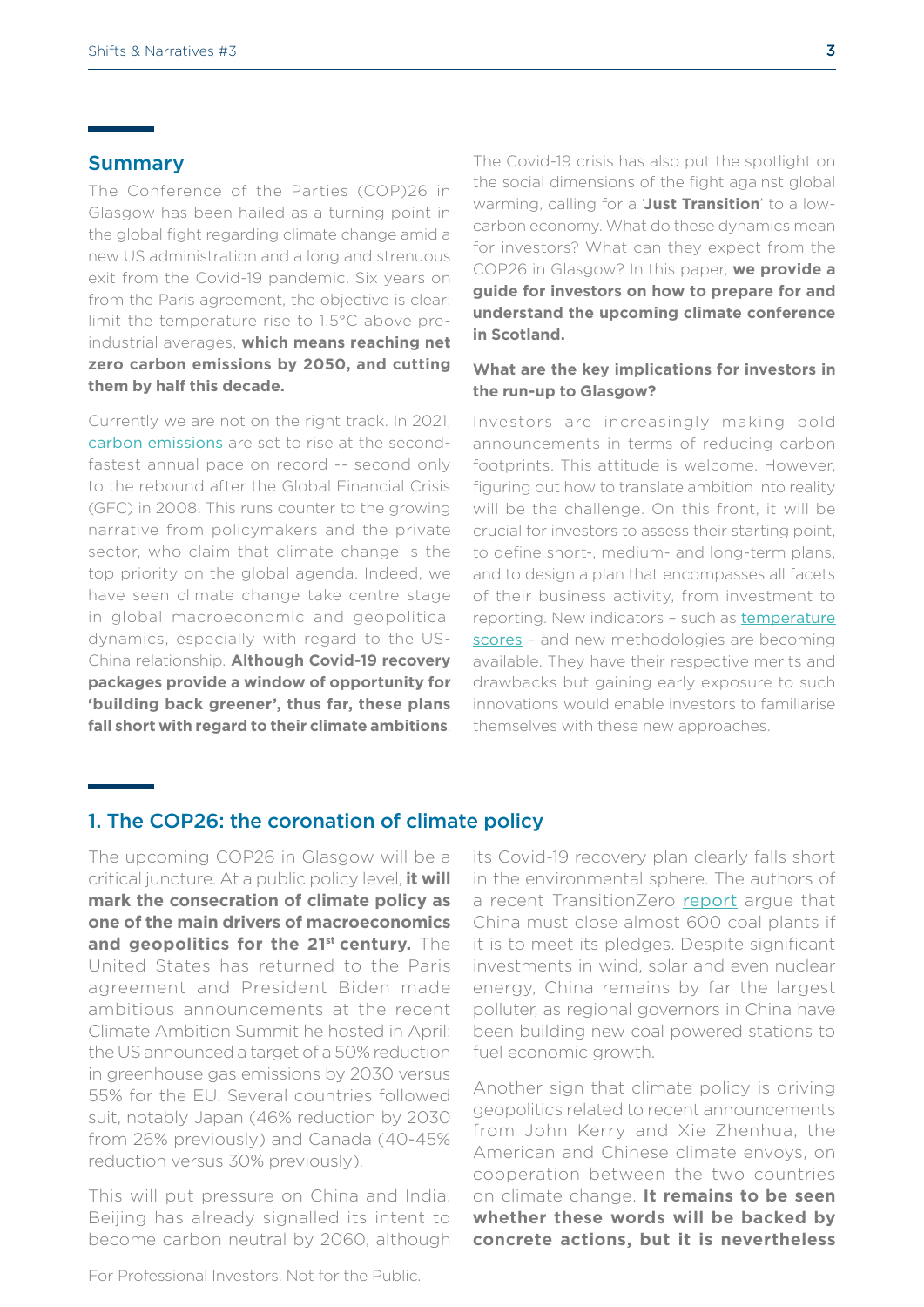**a rare occurrence of positive language between the two largest polluters**.

**India has positioned itself as a key partner for the COP26. It has yet to announce a 'net-zero' plan, but will be under pressure to commit to certain climate goals**. Since the beginning of climate negotiations, India has argued for 'justice' in terms of longterm contributors: developed countries have contributed more to the problem than developing countries over the long run, and it hardly seems fair that developing countries should sacrifice development to reduce carbon emissions -- with this even

more the case as, on a per capita basis, India still pollutes far less than the EU or the US. Nevertheless, Indian policymakers have seemingly understood the strategic importance of renewable energy, with India and France notably founding the International Solar Alliance at the COP21 in Paris. India's leaked draft National Electricity Policy for 2021 exemplifies these contradictions, with significant investments in renewable energy counterbalanced by an open door to new [coal power plants](https://www.reuters.com/world/india/exclusive-india-may-build-new-coal-plants-due-low-cost-despite-climate-change-2021-04-18/). **India's positioning and commitments at the COP26 will be a critical 'pass or fail' factor.** 

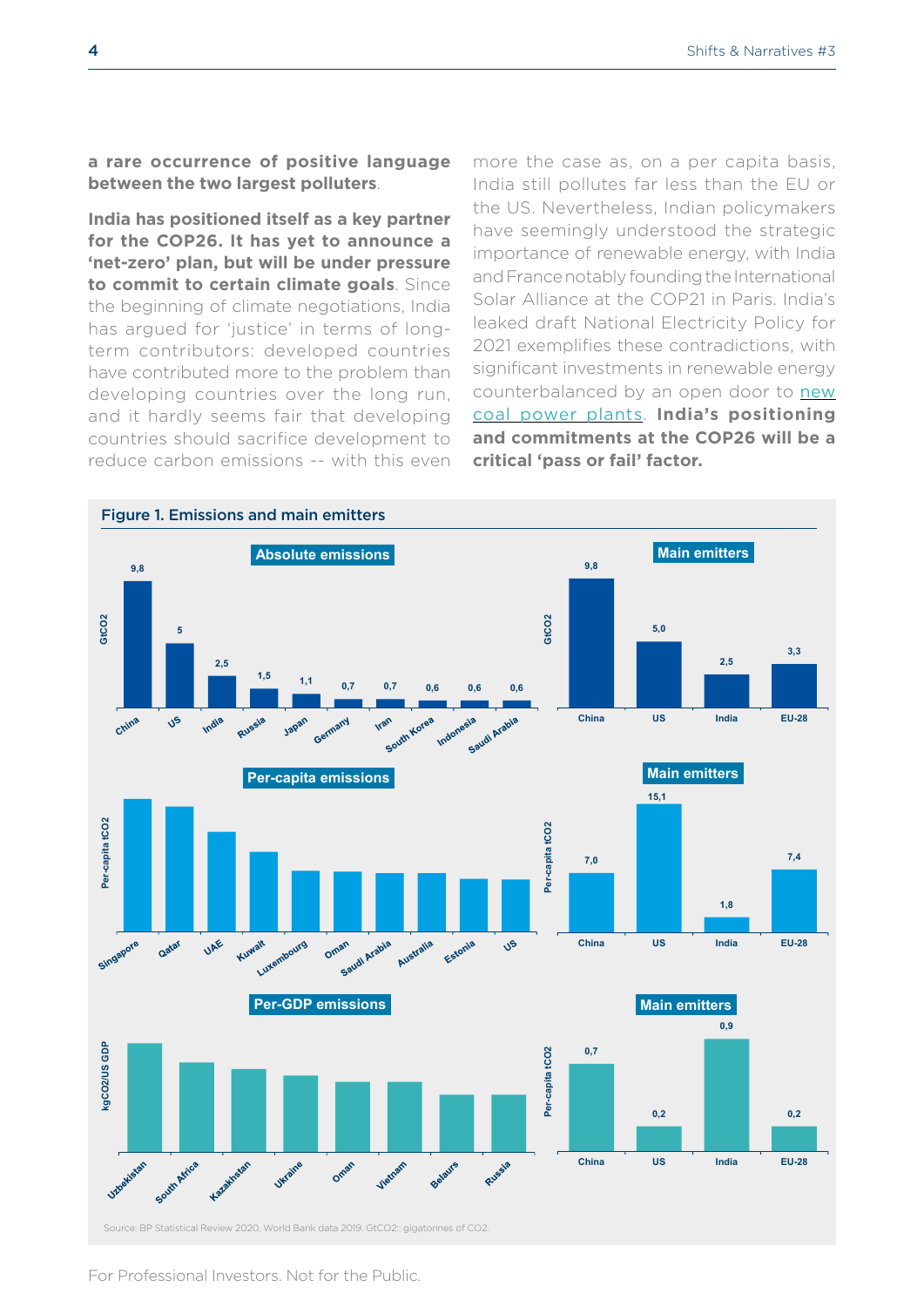The curtain is being drawn, making COP26 a 'make it or break it' moment six years after the Paris agreement. There has been no significant progress in terms of emissions reduction, apart from the small Covidrelated blip last year. If we are to reach net zero emissions by 2050, in line with a 1.5°C warming scenario, that should require cutting global emissions by half by 2030**<sup>1</sup>** . Our collective and ambitious objectives need to be translated into concrete plans and actions now.

To do so, we know since Copenhagen in particular that some challenges need to be addressed by policymakers directly. **To encompass all of these, one could say that climate action is a massive and collective economic depreciation exercise of some activities (carbon intensive ones) and appreciation of others (carbon neutral ones).** A toolbox of policies is available to governments to organise this depreciation/ appreciation exercise: carbon pricing, regulations banning activities, and tax incentives for carbon neutral activities**2**.

**<sup>1</sup>**United Nations Environment Program – Emissions Gap Report 2019.

**<sup>2</sup>**Climate Casino.

#### Carbon pricing: the ultimate solution?

A growing number of economists are pushing the argument that carbon pricing is the most efficient tool that policymakers can use to shift businesses and economies to lowcarbon [models](https://www.reuters.com/world/india/exclusive-india-may-build-new-coal-plants-due-low-cost-despite-climate-change-2021-04-18/). Nobel Prize winning economist William Nordhaus has argued that "at a minimum, all countries should agree to penalise carbon and other GHG emissions by the agreed-upon minimum price".

Indeed, carbon prices shift the burn of adjustment from the highest emitters, but without resorting to complex and potentially highly distorting regulations. Polluters can either decide to invest in low-carbon technologies to reduce their carbon taxes or meet their capped emissions targets, depending on the system implemented. But they can also decide to maintain course and pay the fees. As such, carbon pricing is flexible -- and also a source of revenue for governments.

Carbon pricing schemes currently cover approximately 20% of all carbon emissions versus 1% in 2000. This is a welcome improvement, but more needs to be done**<sup>1</sup>** . As of May 2020, there were 61 carbon pricing initiatives in place or scheduled for implementation, consisting of 31 ETSs and 30 carbon taxes**2**.

What should be the optimal price of carbon? To reach the Paris agreement objective of keeping temperatures well below 2°C, **the price of carbon should range between \$50**  and \$100 per CO<sub>2</sub> tonne by 2030<sup>3</sup>. The EU carbon price has reached almost \$50 while the Biden administration published an estimated cost of carbon of \$52 and \$62 in 2030, which compares with the \$2-8 price range the Trump administration had given.

**<sup>1</sup>** IIF: GREEN WEEKLY INSIGHT The Social Cost of Carbon, 18 March 2021.

**<sup>2</sup>** State and Trends of Carbon Pricing, 2020 World Bank.

**<sup>3</sup>** Report of the High-Level Commission on Carbon Prices (2017), Carbon Pricing Leadership Coalition.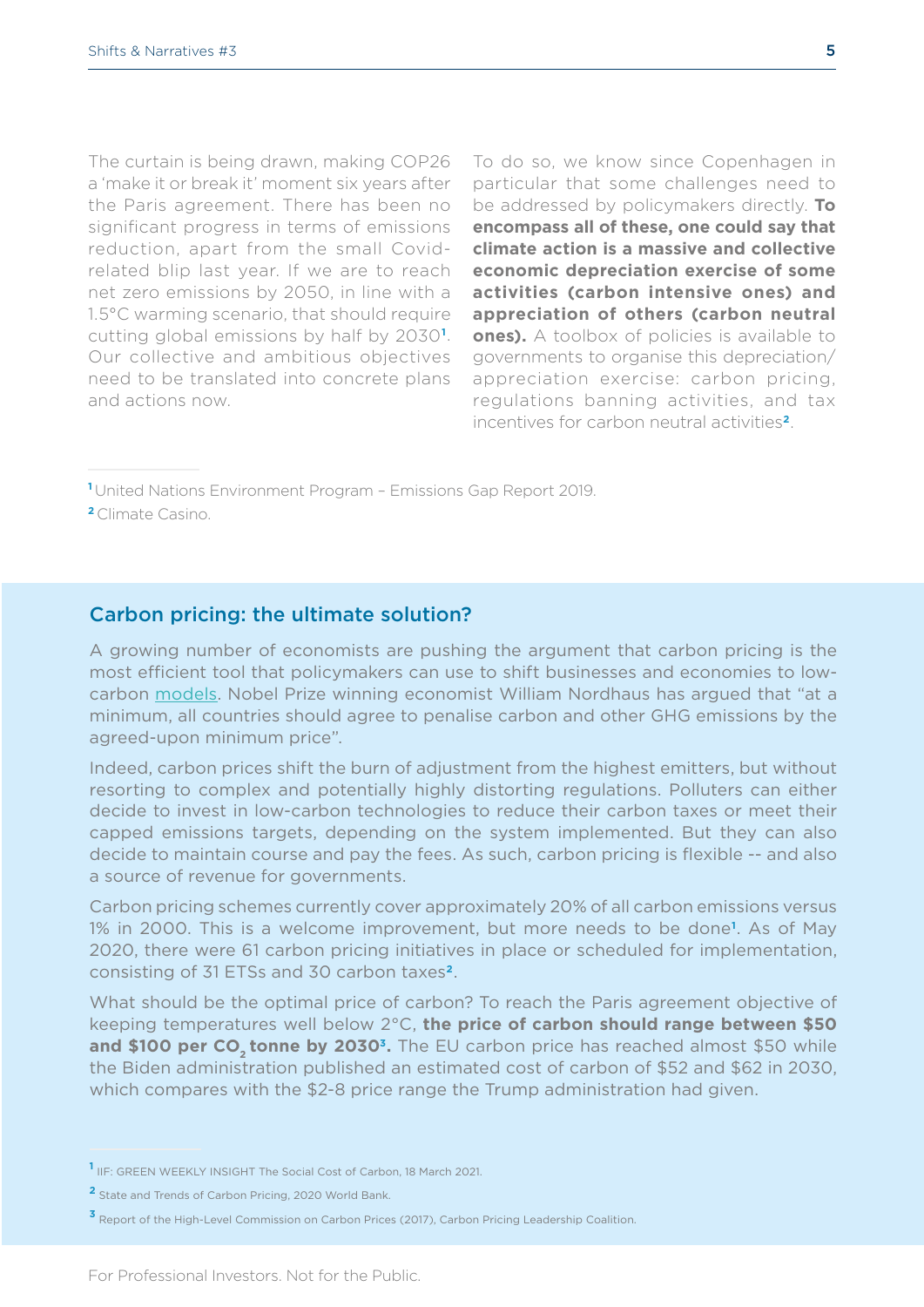

## 2. Covid-19: a window of opportunity to build back better

In a sense, the Covid-19 crisis should be considered as an opportunity**. A majority of countries are now exploring (if they haven't announced yet) recovery packages**, with some featuring a green dimension. Indeed, the world's leading economies have all announced stimulus packages ranging from billions to trillions of dollars, with inevitable impacts across sectors on carbon emissions and the environment. This begs the question: how green will those recovery plans be? The answer, so far, is a range. While much remains to be seen concerning the US, it is already clear that emerging economies have failed to step up, with China, India and Brazil notably

sidestepping environmental issues, despite announcements on solar, wind, battery and forest investments. Unsurprisingly, the EU is leading the pack, with its Next Generation EU package. **In the Union, all recovery loans and grants to member states will have an automatic 'do no environmental harm' clause**.

**To date, almost a third of stimulus announced across the globe will flow into environmentally intensive sectors that have negative impacts on climate change and/or biodiversity. The COP26 represents a key opportunity to change course and refashion these plans.**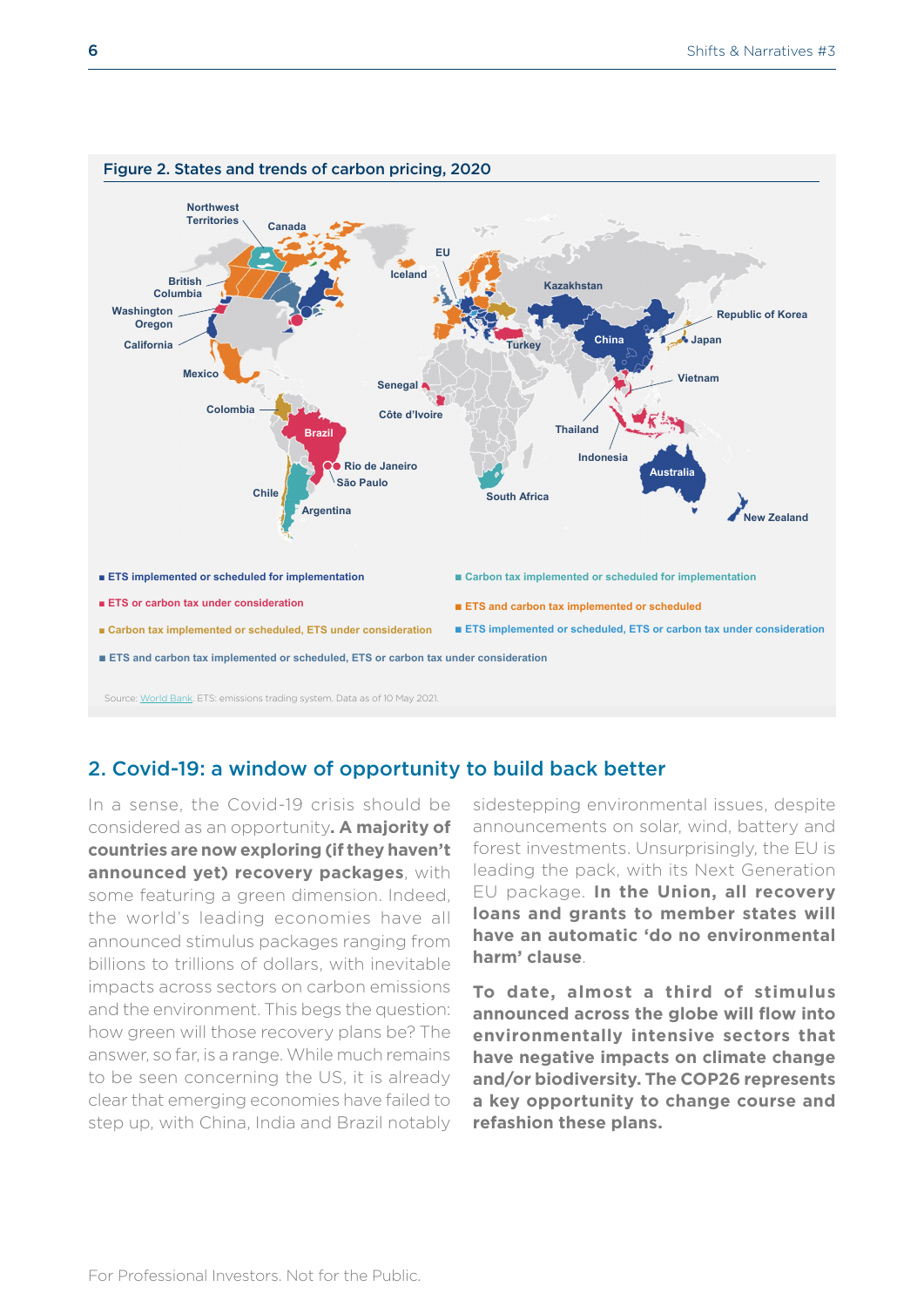

#### Table 1. Greenness of Stimulus index scores

|                             |                                             | China                                                                               | <b>EU-28</b>                                                                                           | India                                                                                     | <b>United States</b>                                              |
|-----------------------------|---------------------------------------------|-------------------------------------------------------------------------------------|--------------------------------------------------------------------------------------------------------|-------------------------------------------------------------------------------------------|-------------------------------------------------------------------|
| Index score* (O=neutral)    |                                             | $-50$                                                                               | $+41$                                                                                                  | $-20$                                                                                     | $-18$                                                             |
| <b>Stimulus size</b>        |                                             | \$0.7tn                                                                             | \$1.5tn                                                                                                | \$0.3tn                                                                                   | \$3.9tn                                                           |
| <b>Comments</b>             |                                             | Strong support<br>for coal                                                          | Condition to 'do no<br>harm' and alignment<br>with sustainable<br>investment and<br>climate risk       | Strong support<br>for coal                                                                | Up to \$3tn<br>of further<br>infrastructure<br>spending envisaged |
| <b>Positive</b><br>policies | Green<br>infrastructure<br>Investment       | \$14bn railway<br>\$4bn Green Dev.<br>Fund<br>\$379mn EV charging<br>infrastructure | \$12bn Just Transition<br>Fund<br>\$12bn sustainable<br>infrastructure<br>\$8.3bn rural<br>development | Green railway<br>initiative<br>\$27bn compressed<br>biogas<br>\$100mn solar infra<br>loan | \$35bn green<br>energy                                            |
|                             | <b>Bailout with</b><br><b>Green strings</b> | N.A.                                                                                | Agriculture, energy,<br>industry, transport,<br>waste                                                  | In energy                                                                                 | In transport                                                      |
|                             | <b>Subsidies</b><br>for green<br>products   | Electric vehicles                                                                   | EV & charging<br>infra, home energy<br>efficiency, heating                                             | \$20bn manufacturing<br>\$2.4bn electric<br>batteries                                     | \$100mn biofuel                                                   |
| <b>Negative</b><br>policies | <b>Harmful</b><br>investment                | Coal power plants                                                                   | N.A.                                                                                                   | \$1.1bn coal power<br>plant<br>\$6.6mn coal mine<br>infrastructure                        | \$667mn natural<br>gas manufacturing<br>in PN                     |
|                             | <b>Bailout</b><br>without green<br>strings  | \$3.5bn, Cathay<br>Pacific Airline                                                  | N.A.                                                                                                   | N.A.                                                                                      | \$90bn aviation<br>industry                                       |
|                             | <b>Deregulation</b>                         | Acceleration of coal<br>permits approval                                            | N.A.                                                                                                   |                                                                                           | Regulations<br>indefinitely<br>postponed                          |
|                             |                                             | Traditional<br>combustion engine<br>cars                                            | N.A.                                                                                                   |                                                                                           | In energy                                                         |

Source: Vivid Economics. \*: Vivid Economics Greenness of Stimulus index, scale from -100 to 100, where 0 is neutral impact.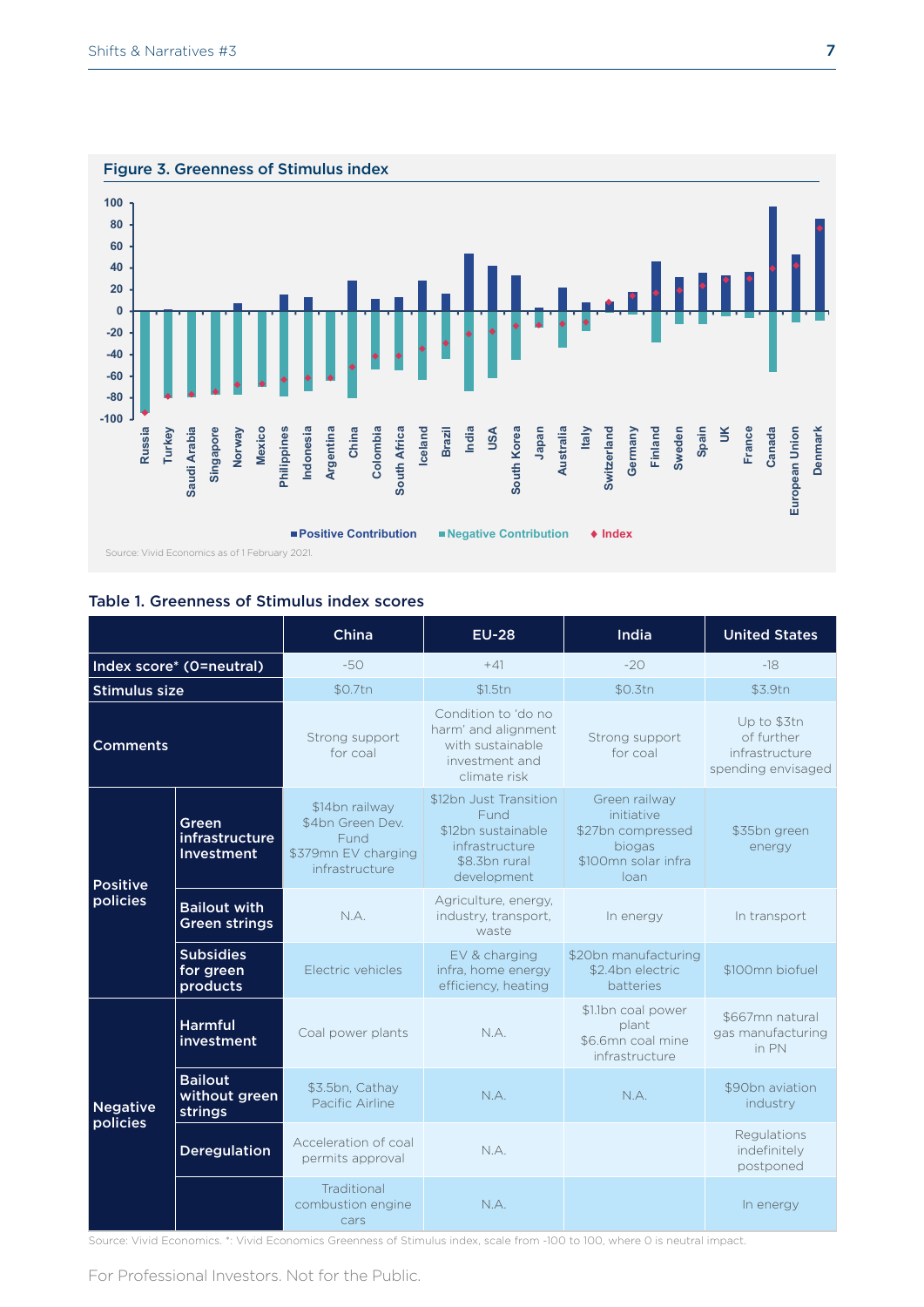#### 3. Going beyond climate change: incorporating the social dimension

There is more to the picture than simply climate change. One major factor is the social dimension of climate change: the social impacts that climate change has on societies around the world as well as those that result from the policies implemented to fight it.

The transition towards more sustainable models and consumption will be successful only if it is made socially acceptable. Recent events have demonstrated this over and over: from rejections of carbon tax increases in France to job losses in certain fossil fuel areas that are not directly compensated by 'green' jobs. The current Covid-19 crisis, which is still unfolding and regarding which socioeconomic ramifications remain to be fully seen and understood, will only compound this problem.

**So, what is a 'Just Transition'?** In stylised terms, it is one in which the negative social impacts, such as job losses, are minimised while the positive social impacts are maximised. To be sure, the concept is not entirely new: its roots date back to the 1970s in the United States, when trade unions fought for workers whose livelihoods were threatened by new environmental regulations. Since then, it has taken different forms. In international climate negotiations, for instance, some states or regions have called for a 'just' contribution to fight climate change, **meaning one that takes into account the fact that developed countries have overwhelmingly contributed to high levels of pollutions starting from the Industrial Revolution.**

The 2015 Paris agreement notably called for actions that take into account "the imperatives of a just transition of the workforce and the creation of decent work and quality". Finally, the Silesia declaration of 2018 called for special consideration regarding coal regions. Increasingly, the topic has spread from trade unions and international negotiations to day-to-day democratic life: in France, the government

For Professional Investors. Not for the Public.

launched a Citizens Convention for Climate, inviting selected citizens from all walks of life to brainstorm on a new generation of climate policies.

If the concept has been around for half a century, why is this time different? For one, as mentioned above, the climate crisis has now been joined by a social crisis: poverty and inequality rates have risen, and may rise further as debt levels may constrain support for the poor and redistribution policies. Secondly, six years on from the Paris Agreement, it is clear that if we are to deliver on the ambitious climate promises made, words will need to be transformed into actions, potentially making their social impacts more salient than ever. This is even more the case as the longer we fail to act decisively, the more we face the risk of a brutal transition, an "Inevitable Policy Response", as described by Vivid Economics and the Principles for Responsible Investment. Having said that, the Covid-19 crisis also presents a formidable opportunity to 'build back better', thereby including the social dimension in new sustainable policies.

#### Where do we go from here?

The debates around the 'Just Transition' testify to its complexity. Indeed, such a Transition has ramifications across all sectors, countries and social groups. One way to break this down is to look at it through four dimensions: workers, consumers, local communities and societies. Taking them in order, a Just Transition must ensure that workers in industries that are restructuring can find new employment in sustainable industries, and/or have adequate social safety nets. It is also one in which goods and services are aligned with the objectives of the Paris Agreement, and accessible to all. Local communities will be affected differently, and so sharing the benefits and costs equally will be crucial. The Just Transition must take care to ensure that every stakeholder plays their role in full through constructive dialogue to coordinated actions.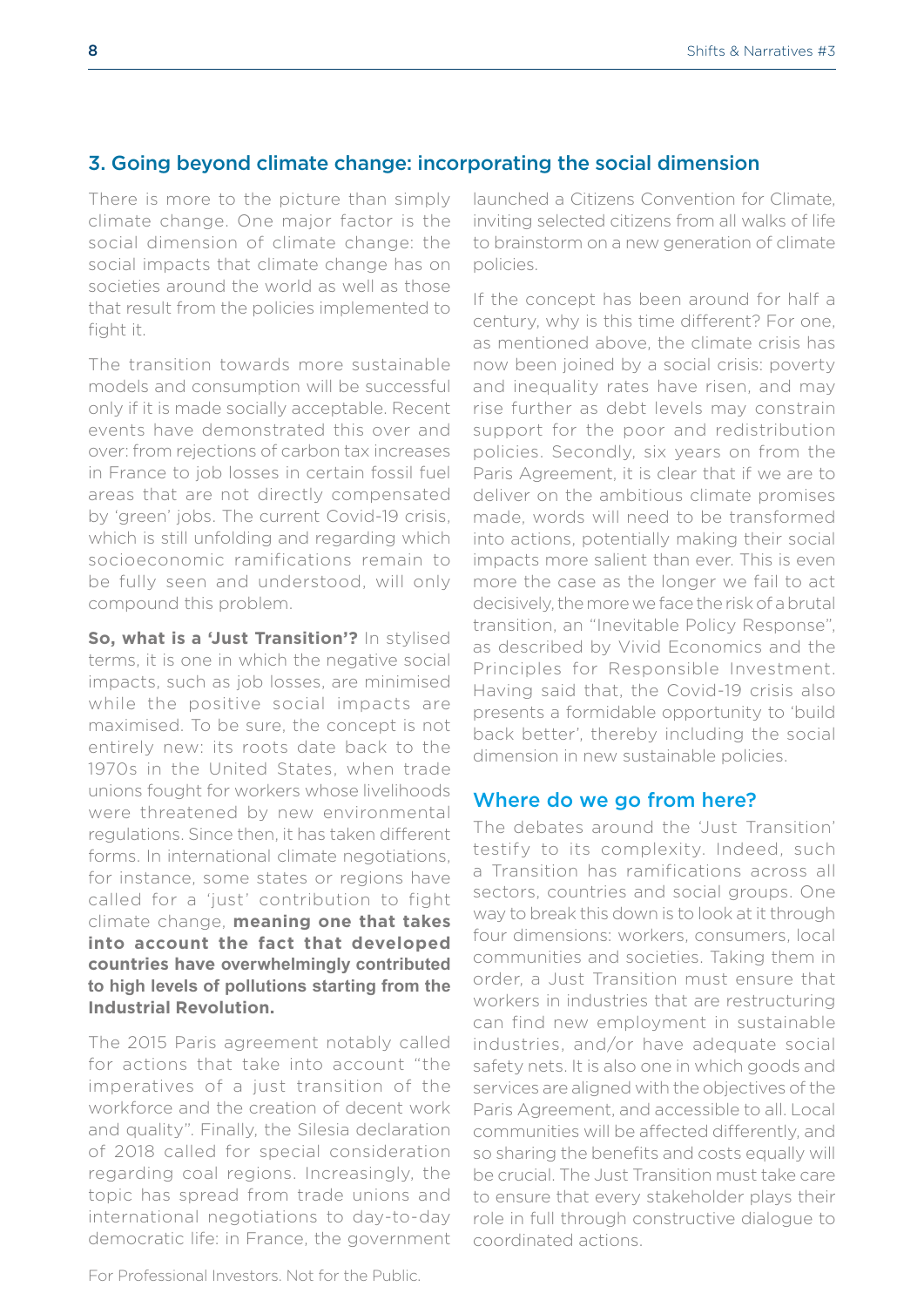### 4. Implications for investors

What does this all mean for investors? **It means they need clarity, they need a plan, and they need the right tools. Clarity first**. Many themes will be thrown around at the COP26, from Net Zero to Just Transition to biodiversity. Understanding what each theme entails and what it means from an investment standpoint will be absolutely key.

**Secondly, a plan**. For each of these themes, investors will need to detail ambitious, credible, and transparent plans to reach their climate objectives. Responsible asset managers should work with their clients to accompany them on this journey, from

the planning phase to the investments, all the way to reporting on progress made. Those plans need to incorporate four levers: investment processes, engagement policies, disclosures, and target setting. Corporates themselves are increasingly adopting decarbonisation plans, notably through the Science Based Target initiative (SBTi). The initiative evaluates emissions reduction targets of corporates against the sectoral objectives needed to reach netzero, working sector by sector. **To date, there is a lot of progress to be made, as many corporates have yet to report (see figure 4).**



Nevertheless, [SBTi](https://sciencebasedtargets.org/companies-taking-action) targets provide a useful and transparent indication of where corporates stand on their low-carbon transitions. For instance, in the power sector, being 1.5°C aligned [means](https://sciencebasedtargets.org/resources/legacy/2020/06/SBTi-Power-Sector-15C-guide-FINAL.pdf) reaching zero carbon emissions by 2040.

**Thirdly, the right tools**. This must be understood broadly: in terms of investment products as well as extra-financial data. On products, it is important that asset managers start launching just transition solutions – for example, in the credit space, by rating companies on the basis of a just transition score. On this latter factor, there are exciting developments in the climate data space. For instance, some ESG data providers now compute temperature scores, a new metric that assesses a company's trajectory to net zero. It is important that asset manager integrate this forward-looking metric into our investment processes.

### So, what are the steps an investor can take leading up to the COP26?

- Set a short-, medium- and longterm strategy, with clear objectives in terms of reducing carbon emissions of portfolios, investing in green activities and technologies, and integrating specific themes (biodiversity, the social dimension of the transition), etc.
- Assess the starting point: what is the exposure to climate risks, both physical and transition? For example, development of a climate risk assessment tool could provide an overview of both climate risks and opportunities. Investors should consider integrating new climate data points as well that can give a different angle: for instance, newly developed temperature scores are more forward-looking than current carbon emission metrics and it is important to integrate these scores into portfolios.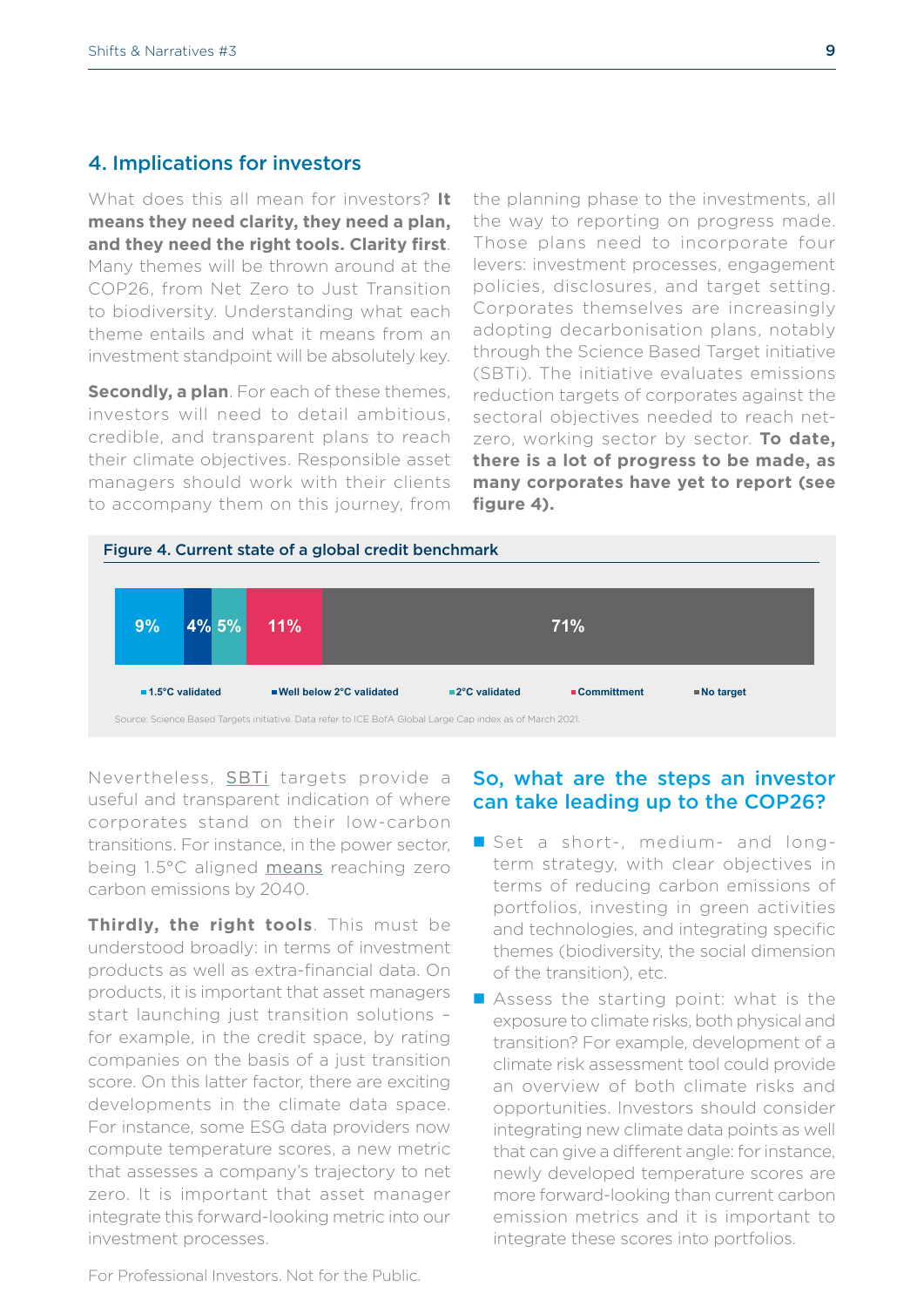- Based on the objectives set out above, activating levers to achieve these objectives could include the following:
	- At the overall strategic asset allocation level, integrate environmental criteria, such as exposure to carbon, climate risks (physical and transition), investments in green technologies.
	- Integrate carbon into investment strategies by decarbonising portfolios over time to meet Paris agreement objectives. In passive strategies, an obvious option is to consider Parisaligned or climate transition benchmarks. In active strategies, portfolios can set decarbonisation targets versus their benchmark of reference. Moreover, engagement should be a key lever to

accompany corporates in developing and implementing robust environmental strategies. Active investors can also exploit the green premium by selecting not only companies that today are champions in the green transition but also companies that lag in terms of ESG rating today but that are putting in place a number of initiatives which will help them to be among the leaders of tomorrow.

- Invest in green activities, including carbon capture or reduction technologies – for instance, through green bonds or thematic strategies.
- **Report clearly on objectives and progress made**, and review regularly the objectives set out at the start.

#### Debunking carbon neutrality for corporates

We need to reduce carbon emissions in order to limit the impacts of climate change. Globally, and as stated above, we need to reach net zero carbon emissions by 2050. For investors exposed to a diverse set of sectors and geographies, however, pushing for absolute carbon neutrality for all corporates may be misleading and perhaps even counterproductive for several reasons.

An explanation is in order:

- At a global level, carbon neutrality must be measured by direct emissions -- or Scope 1 -- in order to avoid double-counting. At a corporate level, however, only measuring Scope 1 emissions omits indirect emissions. Carbon counting methodologies need to be as transparent as possible.
- Some sectors are naturally better positioned to reach carbon neutrality than others: financial services, for instance, versus heavy industry or utilities. Asking all companies regardless of their activities to reach carbon neutrality can seem unjust -- even more so as some corporates may be carbon emitters as well as key decarbonisation enablers at the same time: e.g., a utility that provides 'cleaner' electricity to a steel mill.
- A low carbon emitter may then make no efforts to limit its emissions and simply resort to carbon offsetting, potentially leading to immobility and lack of ambition in certain sectors.

Investors and their responsible asset managers need to better understand what goes on behind ambitious 'carbon neutral' calls to make more educated and impactful investment decisions.